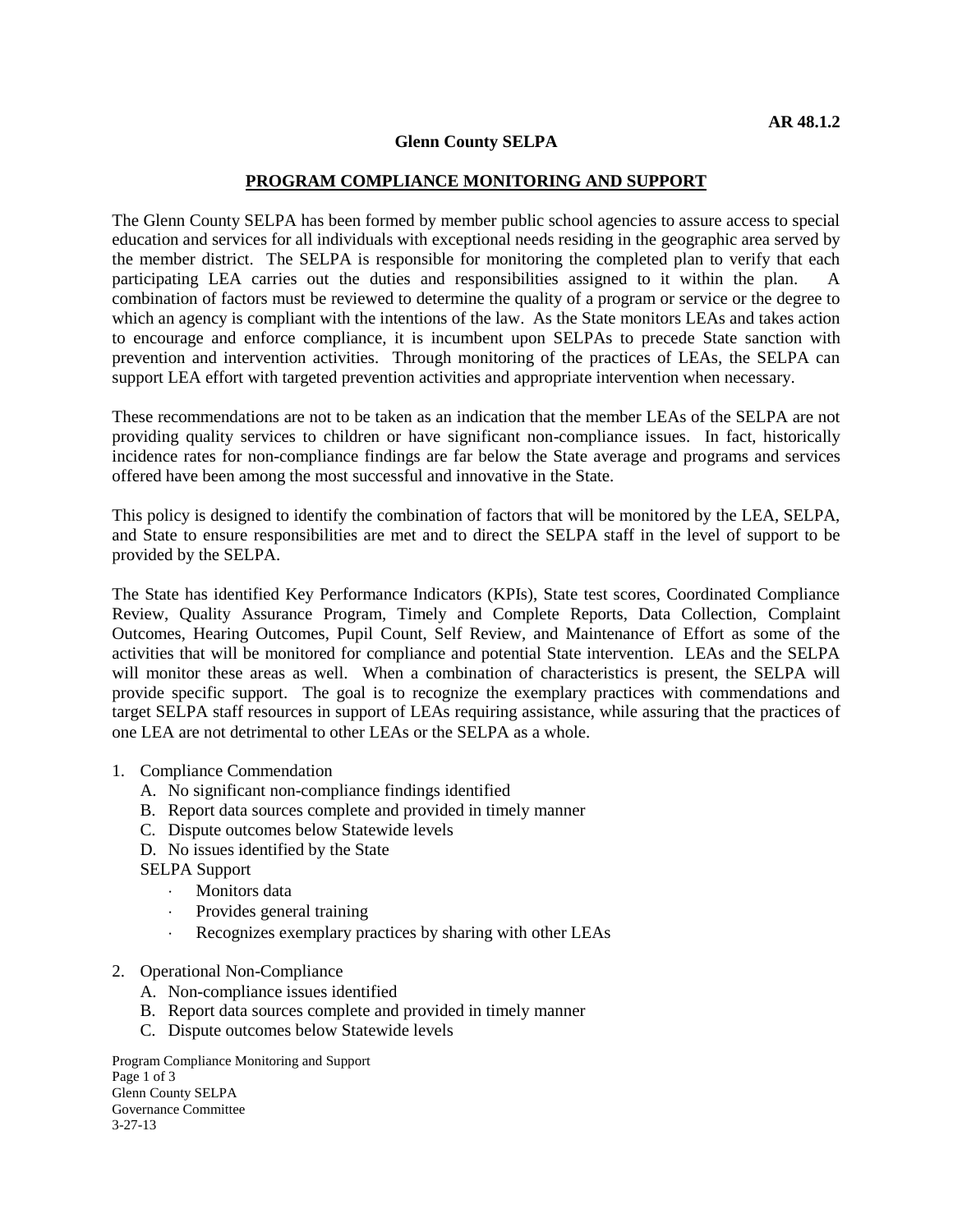- D. No significant issues identified by the State from self review process
- SELPA Support
	- Monitors data and notifies special education administrator and business manager
	- Assists with development and implementation of corrective action plan or improvement plan
	- Provides general training
- 3. Substantial Non-Compliance
	- A. Corrective action plan requires SELPA involvement
	- B. Data incomplete or not provided in a timely manner
	- C. Dispute outcomes above the Statewide levels
	- D. State involved in on-site review and identification of non-compliant issues
	- SELPA Support
		- Notifies Cabinet, Governance and LEA superintendent
		- Provides technical assistance
		- Assists with development and implementation of corrective action plan or improvement plan
		- Provides specific training
		- Delay deposit of special education funding until reports, overdue after the State deadlines, are provided
- 5. Systemic Non-Compliance
	- A. Corrective action plan with outstanding issues after 3-12 months
	- B. Data incomplete or not provided in a timely manner
	- C. Dispute outcomes above the Statewide average and clusters of issues identified
	- D. Multiple issues with performance among the lowest 15% of the State
	- E. State involved in on-site corrective action plan or improvement plan
	- SELPA Support
		- Notifies Cabinet, Governance and LEA superintendent
		- Directs SELPA staff to support implementation of elements of the corrective action plan to focus on technical assistance, specific training and monitoring of outcomes
		- Delay deposit of special education funding until reports, overdue after the State deadlines, are provided
- 5. State Sanctions
	- A. Corrective action plan with outstanding issues after 12 months
	- B. Data incomplete or not provided in a timely manner
	- C. Dispute outcomes above the statewide average and clusters of issues identified. Orders, agreements, or corrective action not implemented
	- D. Multiple issues with performance among the lowest 15% of the State with no substantial improvement over time
	- E. State involved in on-site corrective action plan or improvement plan including but not limited to assignment of an external monitor, court order, or the withholding of funds
	- SELPA Support

Program Compliance Monitoring and Support Page 2 of 3 Glenn County SELPA Governance Committee 3-27-13